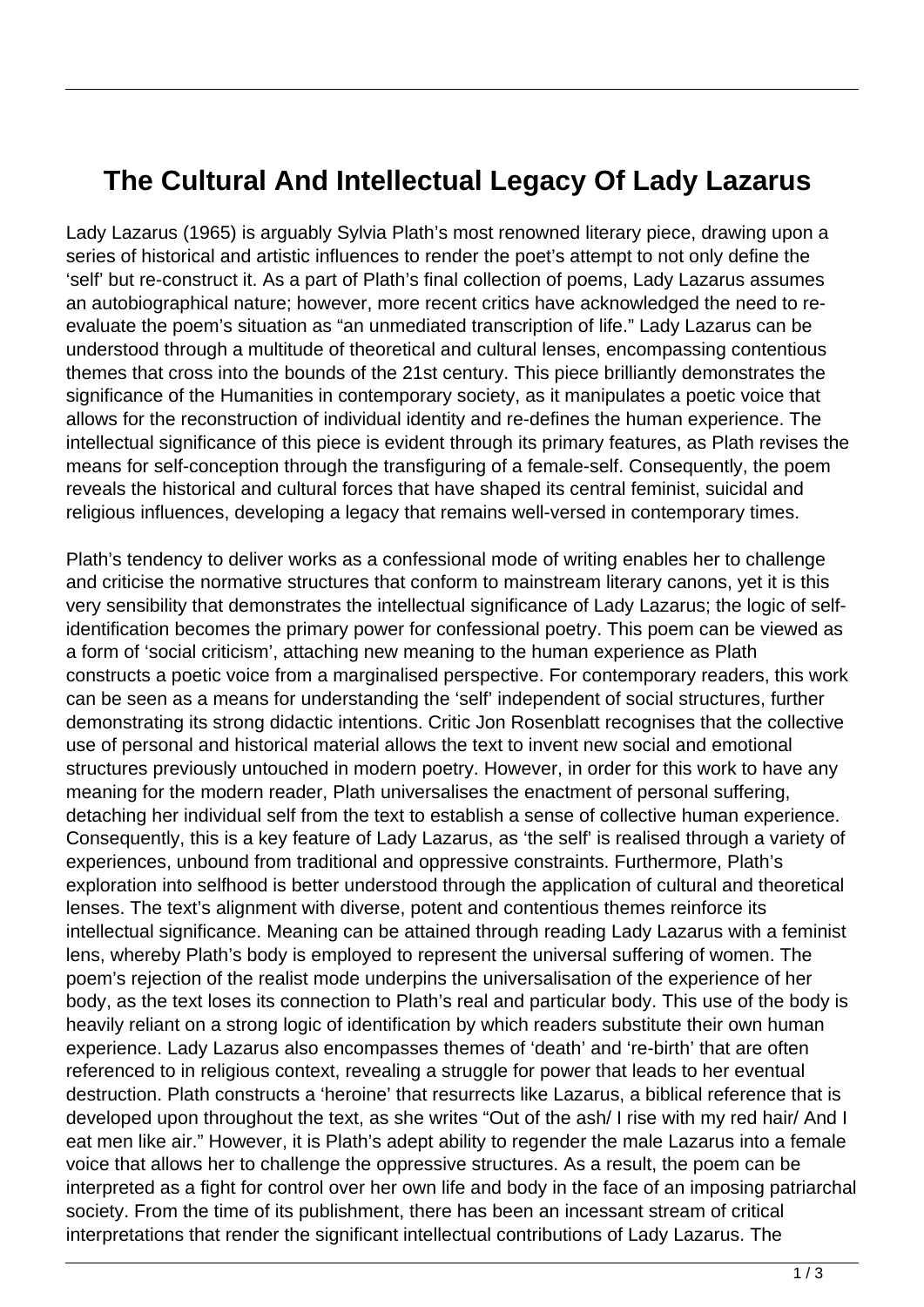conflation of self-conceptive, feminist, and religious sensibilities allows Plath to challenge social discourses, while brilliantly rendering the role of the Humanities in defining the human experience and identity.

In its effort to subvert from the social norms of the 1950s and the 1960s, Lady Lazarus reveals the cultural and historical forces that encouraged it to do so. The literary and historical context for Plath's work is remarkably broad, addressing a number of traditions that are often associated with the 'middle generation' of American poets; Lady Lazarus thus joins the breakthrough of confessional poetry. Sylvia Plath was writing between the first two waves of modern feminism, as this work foreshadows many of the issues that women of subsequent decades began to pursue. Interestingly, Plath's writing does not necessarily fit into one particular tradition or frame, rather her life sits between the depression of the 1930s, the apprehension of World War II, and the oppression of the Cold War (often correlated to its ambiguous nature). Elisabeth Bronfen recognises Plath's lack of relative situation as an indicator for "her deeply ingrained sense of belonging nowhere," as she fails to assimilate with a specific cultural identity. However, Claire Raymond challenges this notion, believing that Plath's posthumous voice is what allows her to eventually identify with a cultural space, as selfelegy marks the text's crucial interaction and assimilation with a social and historical force. Therefore, it is now after her death that we as readers can provide context to Lady Lazarus. Raymond further suggests that the nineteenth-century opened women's writing to the post-Romantic influences (more explicitly self-elegy), exploring how Plath's adaptations and alterations of elegiac conventions indicates the transfiguring of a female-self. Sylvia Plath was writing before radical feminism had truly started to challenge the governing patriarchal norms of Western culture in a post-war era. During the time of its publishment, the 'Women's Liberation Movement' gained its momentum, continuing to influence literary works in the ensuing years. Consequently, Lady Lazarus is heavily related to the oppressive functions that were being challenged in the 1960s. In a much broader context and moving away from the clear feminist theme of Lady Lazarus, Plath displays a tendency to also reference the Holocaust throughout her work. Her personalised treatment of this event stems from her sense of connection to it (reasons for this connection primarily related to her education), as she uses her poetry to identify the Holocaust's conflictual place in our culture. In Lady Lazarus, Plath borrows the religious marvel of Lazarus, the transcending power of the phoenix, her rejection of the 'house wife' role, and the terror of the Holocaust to permeate a transitioning of selfhood, whereby cultural and historical forces form the very foundation to her sense of identity.

The legacy of Lady Lazarus is evident through Plath's enduring voice, as she takes her personal pain and shapes it into something universal, something significant to the whole culture. Even after her suicide in 1963, Plath's poetry continued to be heard, as many identified how she wrote so cogently and so ambitiously yet was so deeply troubled that her works became some sort of a fantasy— her art was able to transcend her dysfunction. More specifically, Plath is recognised for the enduring legacy she has left for female readers. Alongside Lady Lazarus, her poems offer a narrative of selfhood, which appeal especially to young female readers who find themselves searching for a version of themselves in literature. Readers relate to Lady Lazarus' mythic, fiery, and emotionally charged persona, demonstrating that a poem can do more than simply observe human nature—literature is capable of assisting in the realisation of the self. With the constant publication of the Plath legacy, this work leaves us with the fleeting pain and the poetic expression of the complete intricacies of life. Her work has only grown and intensified since her death, continuing to magnify the interknitted relationships between individuals inside social hierarchies and networks; through Plath's work, the oppressed and subjugated plead for